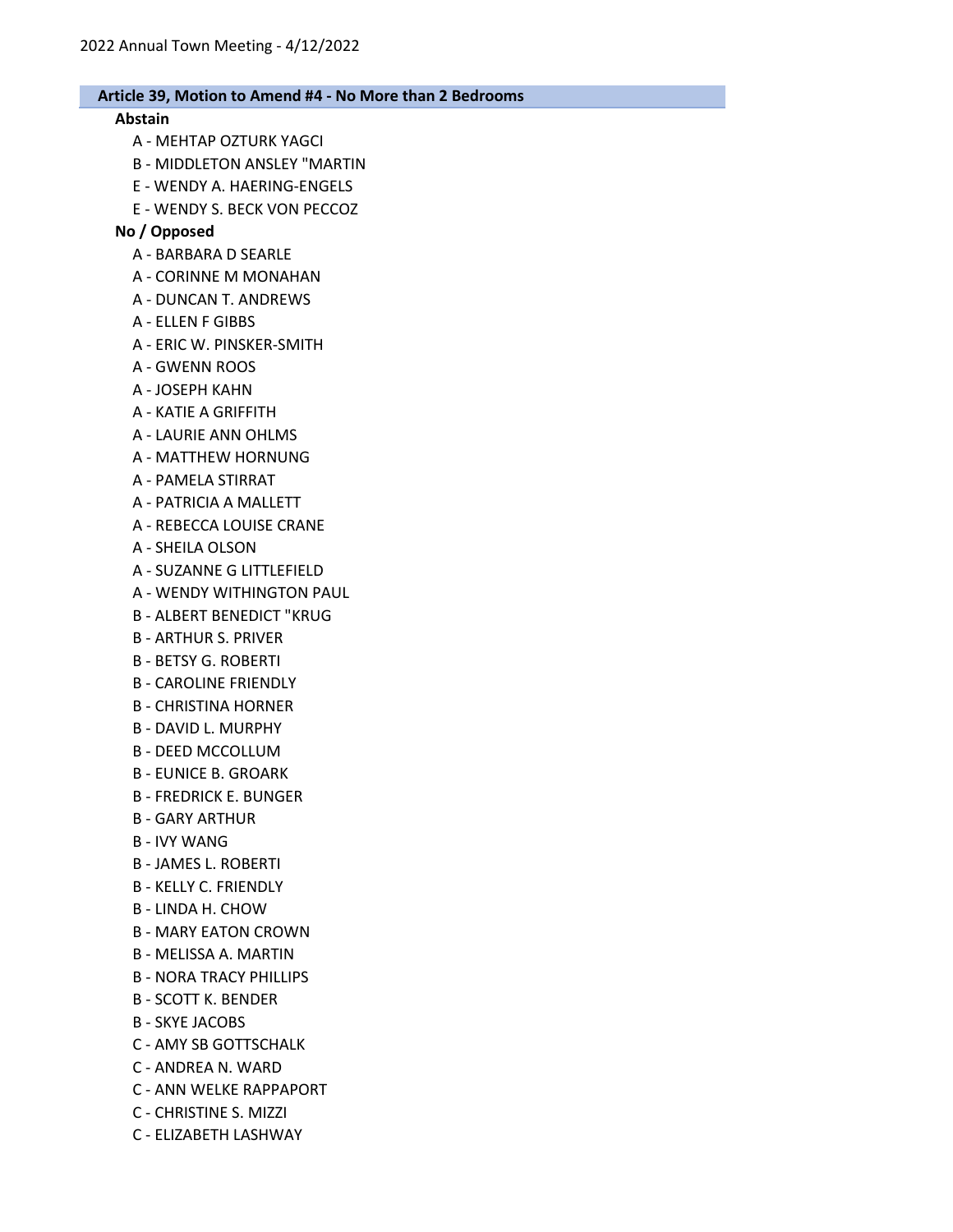- C HOLLY M. GRACE C - LEANNE J. LEIBMAN C - LINDA OLIVER GRAPE C - LOIS SULLIVAN C - MARTIN JAY "MCHALE C - MORRIS RUSTY KELLOGG C - PAMELA POSEY C - SARA H. RAVERET C - SARAH H. PEDERSEN C - SHARON L. GRAY C - STEVEN D. FESSLER C - SUSAN K. MAGGIONI C - THOMAS H. ULFELDER D - ANN-MARA S. LANZA D - CAROL ALMEDA-MORROW D - CHRISTINE A. KEHOE D - CRAIG EDWARD MACK D - DIANE E. HALL D - ELIZABETH H. SHLALA D - GAIL FRANCES SULLIVAN D - IAN COHEN D - ILLANA S. NISSENBAUM D - JOHN D. LANZA D - JOHN SCHULER D - LAURA ROBERT-FRAGASSO D - LAURA SCHOTSKY OLTON D - LINA EVE VITA MUSAYEV D - LORI A. FERRANTE D - MARGIE PALLADINO D - MARK B. BENJAMIN D - MASON R. SMITH D - MAURA MURPHY D - PATTI QUIGLEY D - QUENTIN S. PRIDEAUX D - RICHARD D. "HILL D - SANDRA JOSEPH D - STEPHEN G. MURPHY D - W. ARTHUR "GARRITY E - JACQUI VAN LOOY E - JARED W. PARKER E - JESSICA BETH GRAHAM E - KATHERINE K. MACDONALD E - KATHERINE L. "BABSON E - KEVIN J. MACDONALD E - LAURENCE D. SHIND
	- E LISE M. OLNEY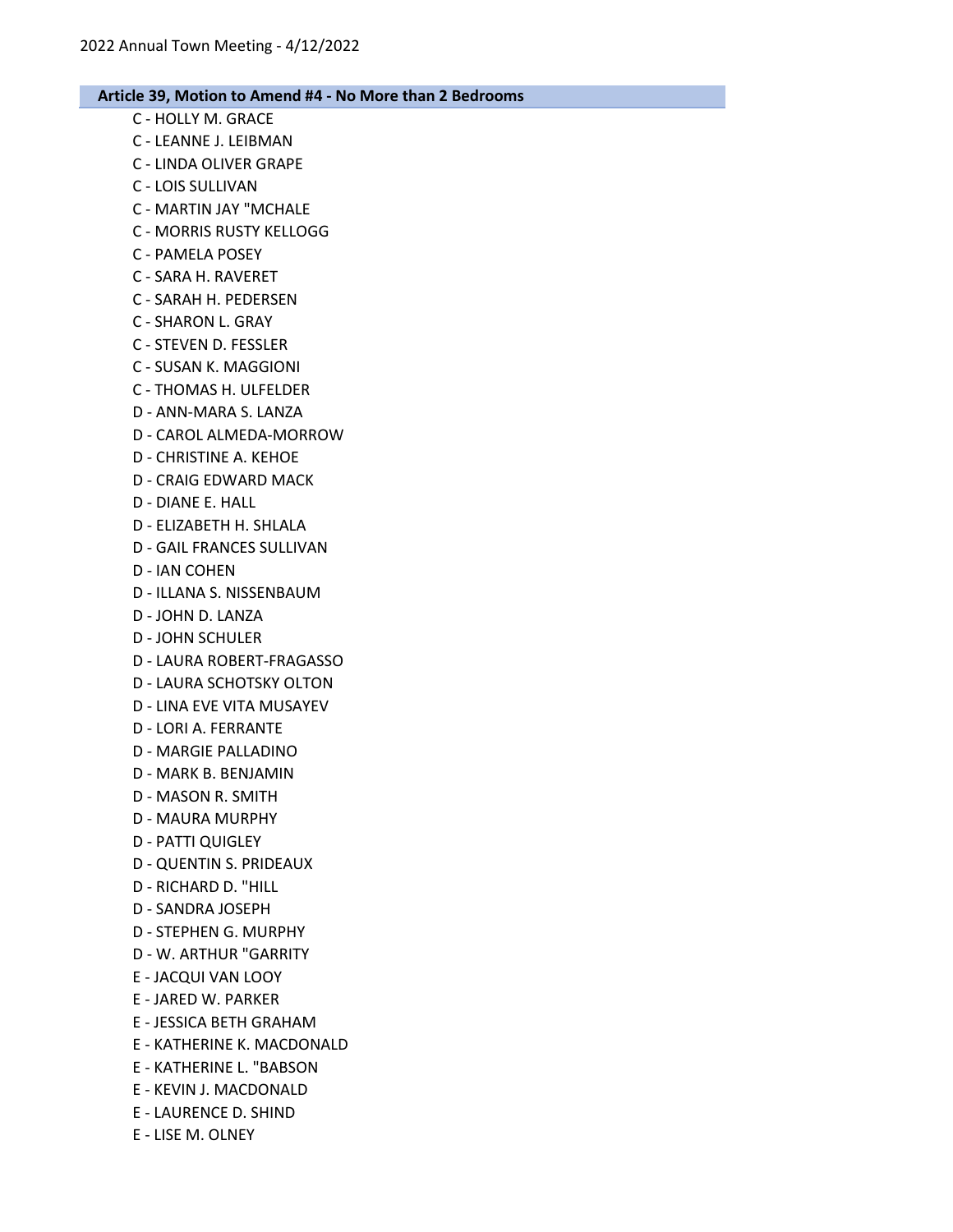- E MARY GARD
- E NEAL R. GOINS
- E ODESSA MB SANCHEZ
- E RAINA C. MCMANUS
- E RANI ELWY
- E REGINA C. LAROCQUE
- E RUSSELL THOMAS GENTRY
- E SUSAN E. RYAN
- E TIMOTHY W. FULHAM
- F ANNE P. COHEN
- F C. MADISON "RILEY
- F CHRISTINE SWENSON LAWRENCE
- F DAVID LIVINGSTON
- F ELIZABETH LANGE
- F ELIZABETH MAY
- F HOPE CROSIER
- F JAY PROSNITZ
- F JULIE RISING BRYAN
- F MICHAEL ANDREW LICATA
- F MICHAEL J. MASTRIANNI
- F MICHELE DRAGON LIVINGSTON
- F NICHOLE ANN BERNIER
- F NIKI BRINKMAN-OFENLOCH
- F SALVATORE "DEFAZIO
- F SHELLY WARD
- F STEVEN J. SIMONS
- F SUSAN KAGAN LANGE
- F VICTORIA J. OSTLER
- F VIRGINIA LEE FERKO
- G ALLAN L. PORT
- G ANDREW A. WILSON
- G CRAIG L. COHEN
- G DIANE CAMPBELL
- G DOUGLAS W. SMITH
- G EDWARD D. FOLLAND
- G HAROLD N. "KAPLAN
- G JANET Z. GIELE
- G JE'LESIA JONES
- G JOAN HACKETT CODY
- G JUDSON L. JAFFE
- G KARL HAMMOND
- G MARJORIE R. FREIMAN
- G MARY ANN CLUGGISH
- G PARKER MORSE
- G PAUL H. MERRY
- G PETER SOLOMON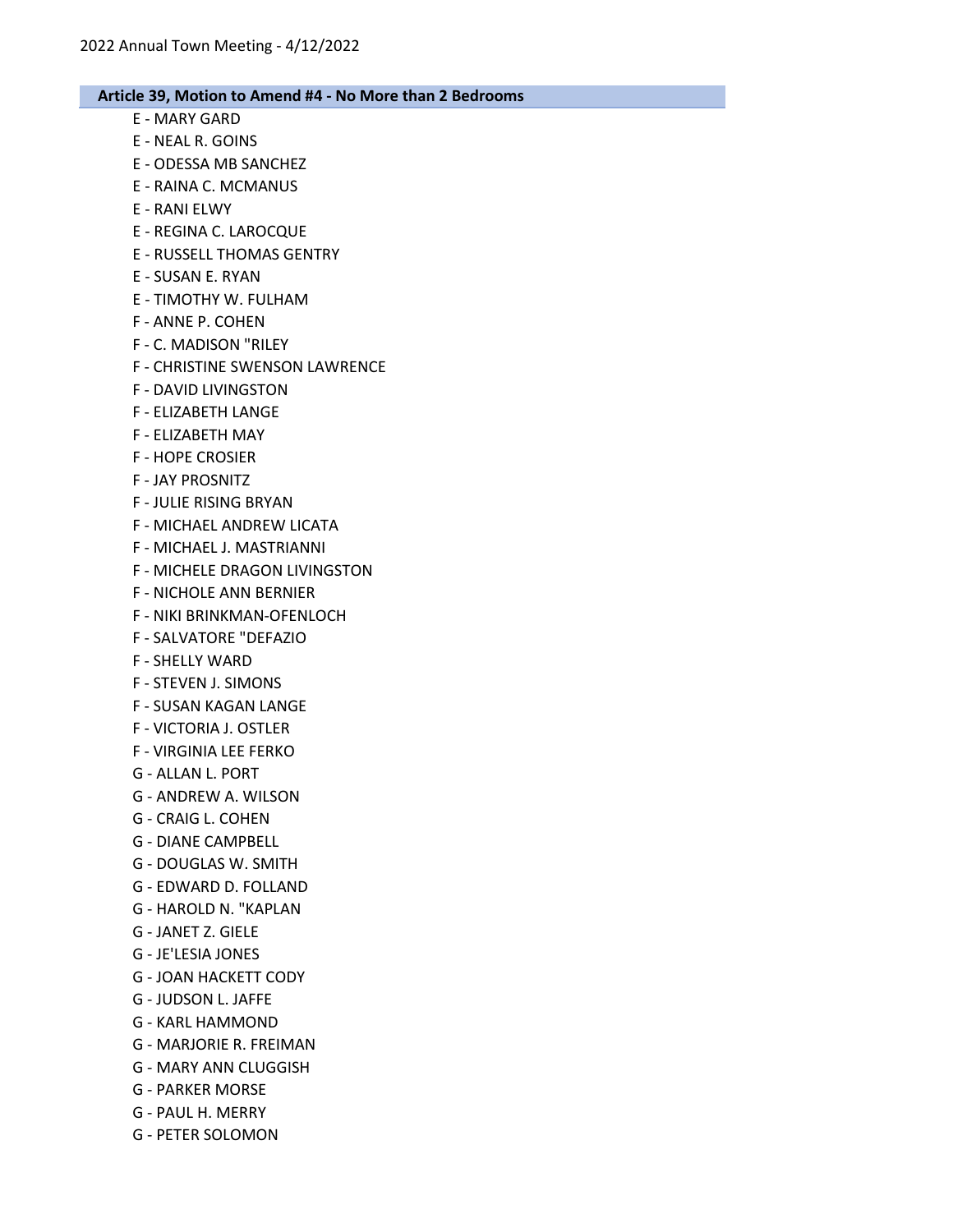- G PHILIPPA BIGGERS
- G RICHARD MICHAEL SALASOVICH
- G SUSAN A. MANGIACOTTI
- G TODD M. COOK
- H BARBARA H. MCMAHON
- H CATHERINE C. MIRICK
- H CHRISTINA WHITING DOUGHERTY
- H COLETTE EMMA AUFRANC
- H CONCHITA JEANNE MAYELL
- H ELLEN L. KORPI
- H EZRA M. ENGLEBARDT
- H ILISSA K. POVICH
- H JEFFREY WECHSLER
- H JENNIFER D. FALLON
- H JENNIFER LEE MADDEN
- H JUDY BARR
- H JULIA HICKSW DE PEYSTER
- H KATHLEEN E. WOODWARD
- H LEDA MURCIA EIZENBERG
- H LINSHI LI
- H MARTHA WHITE COLLINS
- H MARY T. CONVERSE-SCHULZ
- H PAMELA L. KUBBINS
- H PAUL L. CRISWELL
- H PHYLLIS LESSNER THEERMANN
- H RICHARD M. "PAGE
- H SUSAN BALCH CLAPHAM
- H THOMAS C. PICHER

## Yes / In Favor

- A BARBARA HIRSCH
- A BRENDA S DOCKTOR
- A CHRISTOPHER BRADLEY
- A CHRISTOPHER E. SHEDD
- A GWEN K. BAKER
- A HUAN HUANG
- A JOHN DUFFY
- A LISA M FICO
- A MARTHA WILSON BYRNE ROCKWOOD
- A SUSAN LYSAGHT HURLEY
- A VIRGINIA V. BRACCIA
- B AMY E. MCCARRON
- B JOSEPH SCHOTT
- B KATHERINE S. CORT
- B PAUL THOMAS DELANEY
- B PETRO LISOWSKY
- B ROBERTA MORGENSTERN